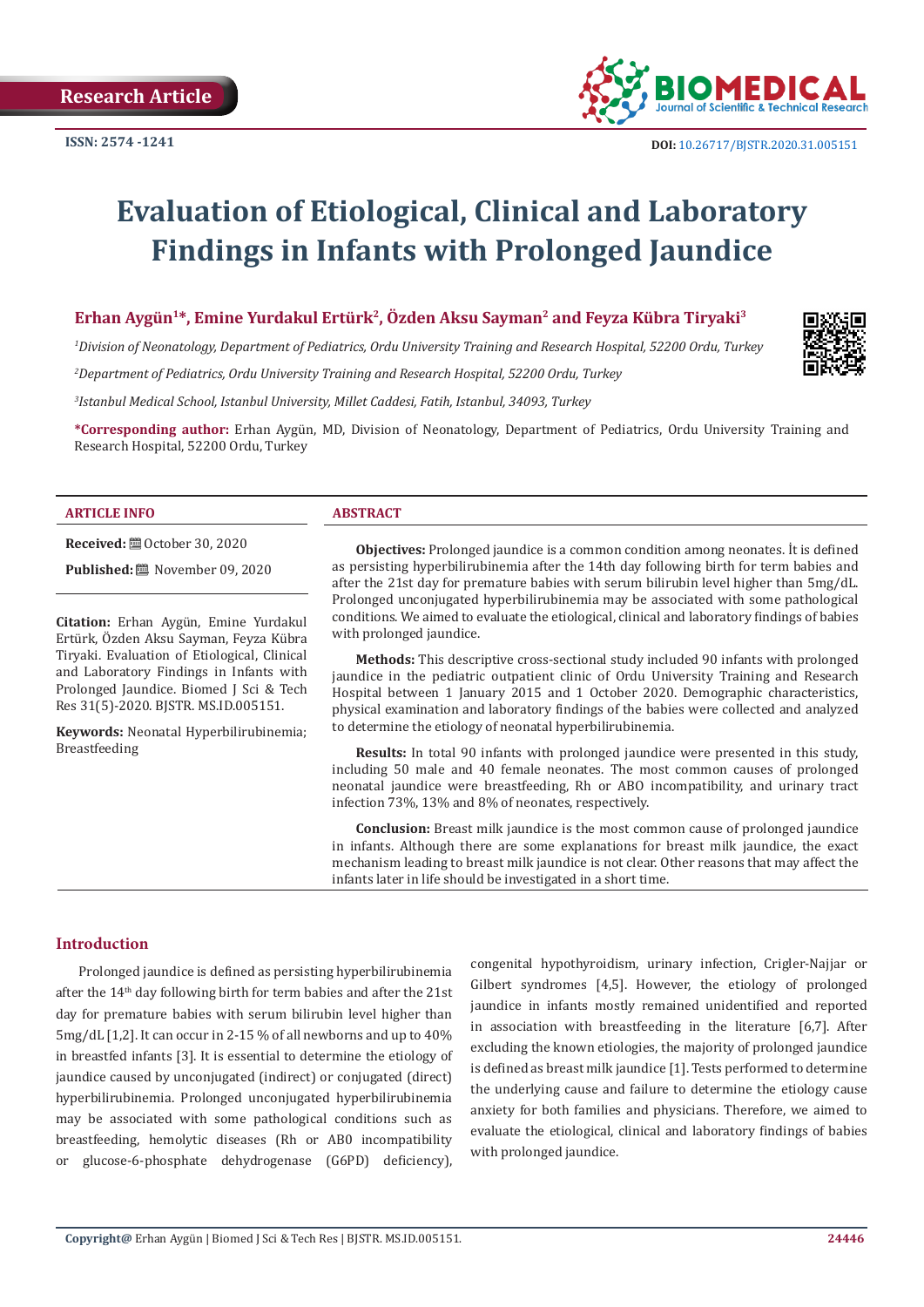# **Materials and Methods**

### **Study Design**

This descriptive cross-sectional study included 90 infants with prolonged jaundice in the pediatric outpatient clinic of Ordu University Training and Research Hospital between 1 January 2015 and 1 October 2020. Serum bilirubin level higher than 5mg/dl after the 14th day following birth for term babies and after the 21st day for premature babies was defined as prolonged jaundice [1]. The exclusion criteria were the following: Gestational age <35 weeks, acute-life threatening event, need for neonatal intensive care unit, chromosomal or congenital anomalies, direct bilirubin level >20% of total bilirubin or >2 mg/dL. Prenatal, natal, and postnatal characteristics of the infants were investigated. In prenatal history, preeclampsia, eclampsia, hypertension, and hypothyroidism were evaluated in the mother. Date of birth, birth-weight, gestational age, gender, type of delivery, premature rupture of membranes, and history of birth with meconium were recorded in natal history.

Parental consanguinity, sibling numbers, and jaundice history in previous siblings were asked. The time of onset of jaundice, history of previous phototherapy, presence of cephalohematoma in the physical exam, hospitalization history, and feeding status were recorded in postnatal history. Problems encountered during clinical follow-up and treatments applied were determined.

Laboratory evaluations were included the mother-baby blood group, direct Coombs test, reticulocyte count, total bilirubin level at the time of diagnosis with prolonged jaundice, complete blood count, reducing substance in urine, G6PD enzyme level, and Thyroid Function Tests (TSH, fT4). Among the biochemical parameters, serum Aspartate Aminotransferase (AST), Alanine Aminotransferase (ALT), and Gamma-Glutamyl Transferase (GGT) levels were evaluated. After microscopic evaluation, urine culture results were obtained with bladder catheter for those with suspected infection in the bag urine culture. In cases where leukocytes were seen in five or more in each area on microscopic examination of urine, and the growth of ≥ 10.000 CFU/mL microorganisms in urine culture was accepted as UTI, and appropriate antibiotic therapy was administered. In patients with positive reducing substance in urine, urine sugar chromatography was planned. Abdominal Ultrasonography (USG) was performed to evaluate the liver and bile ducts.

# **Data Analysis**

Statistical analysis was performed using IBM SPSS 21.0. Shapiro-Wilk test was used to assess if the variables were normally distributed. The results of descriptive statistics were presented for the normally distributed variables as mean ± SD (Standard Deviation) and for non-normally distributed variables as median. Chi-square test was used for categorical data in the comparison between groups. p < 0.05 was considered as statistically significant.

# **Results**

The demographic characteristics of 90 infants with prolonged jaundice were presented in Table 1. In antenatal history, five mothers (5.5%) had hypertension, two (2.2%) had preeclampsia, seven (7.7%) had gestational diabetes, and six (6.6%) had urinary tract infection. Anti-D immunoglobulin (Rhogam®) was administered to two mothers after giving birth. Term, early term, and late preterm infants made up 40%, 50%, and 10% of the infants, respectively, and all infants were appropriate gestational age. There was no difference between these infants except their birth weights and gestational ages (p>0.05). One infant had cephalohematoma. There was no infant taking phenobarbital. Ten infants' (9%) urine were tested for reducing substances, and one had a positive result. Urine from the infant with a positive result was examined for urine sugar by chromatography, and the result was normal. Serum vitamin B12 levels were examined in 20 infants with a lack of head-lifting, neurological symptoms such as poor smiling and eye-tracking, and maternal vitamin B12 deficiency.

**Table 1:** Demographic characteristics of infants with prolonged jaundice.

| <b>Characteristic</b>                                                                          | <b>Result</b>                                       |
|------------------------------------------------------------------------------------------------|-----------------------------------------------------|
| Birth weight (g) (mean $\mp$ SD)                                                               | 3100±480 (2400-4050)                                |
| Gestational age (weeks)<br>Term, $n$ $(\%)$<br>Early term, $n$ (%)<br>Late preterm, $n$ $(\%)$ | 38±1.6 (35-41)<br>36 (40%)<br>45 (50%)<br>$9(10\%)$ |
| Gender, n (%)<br>Girl<br>Boy                                                                   | 40 (44.44%)<br>50 (55.55%)                          |
| Route of delivery, n (%)<br>Vaginal<br>Cesarean                                                | 42 (46.66%)<br>48 (53.33%)                          |
| Feeding mode, n (%)<br><b>Breastfeed</b><br>Breastfeed+Formula<br>Formula                      | 77 (85.55%)<br>10 (11.11%)<br>3 (3.33%)             |
| Age at diagnosis (days) (median)<br>Sibling, $n$ $(\%)$<br>Present<br>Absent                   | 19 (14-58)<br>38 (42.22%)<br>52 (57.77%)            |
| History of Jaundice in Siblings, n<br>(%)<br>Yes<br>No                                         | 28 (31.11%)<br>62 (68.88%)                          |
| History of Phototherapy for<br>Jaundice<br><b>Yes</b><br>No                                    | 44 (48.88%)<br>46 (51.11%)                          |
| History of Phototherapy in Siblings<br><b>Yes</b><br>No                                        | 10 (11.11%)<br>77 (85.55%)                          |

Eighteen infants out of 20 had low vitamin B12 levels. Rh and ABO incompatibility between mother and baby was 3.33% (n: 3) and 10% (n: 9), respectively. Subgroup incompatibility could not be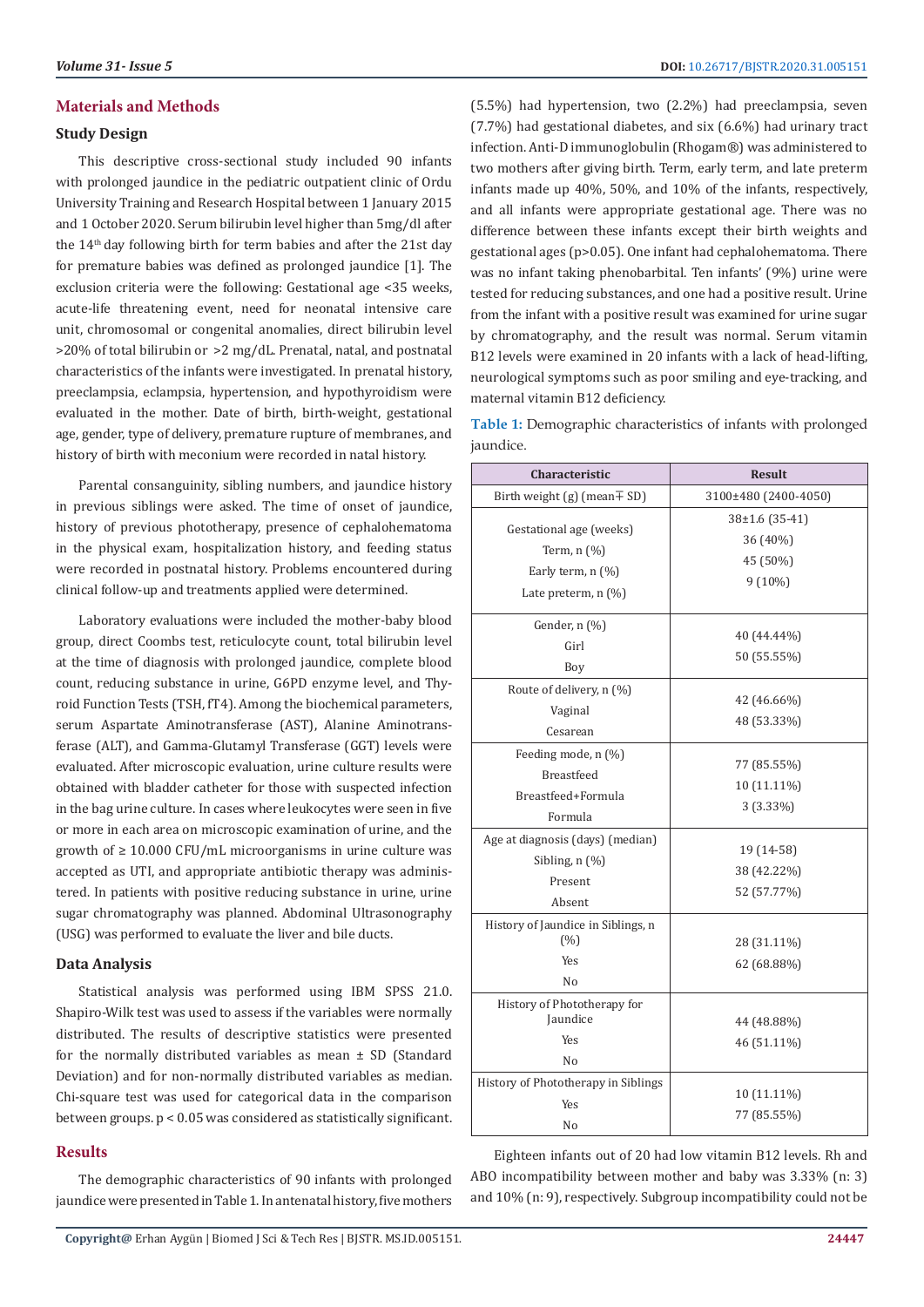evaluated. Three infants with Rh incompatibility who had a positive direct Coombs test were received phototherapy, but exchange transfusion was not done. The results of five babies screened for TORCH were negative. None of the 50 cases evaluated by abdominal USG had pathology in the liver or bile ducts. Five patients had unilateral minimal pelvicaliectasis, one had hydronephrosis, and one had adrenal hemorrhage. None of our cases needed repeat phototherapy. The etiologic distribution of infants with prolonged jaundice was shown in Table 2. Laboratory results of infants were given in Table 3. The etiologic distribution of prolonged jaundice in infants with and without phototherapy history was shown in Table 4. The history of phototherapy was significantly higher in infants diagnosed with isoimmunization (Rh or ABO Incompatibility)  $(p<0.001)$ .

**Table 2:** Etiologic distribution of infants with prolonged jaundice.

| Isoimmunization (Rh or ABO Incompatibility)    | 12 (13.33%) |
|------------------------------------------------|-------------|
| Congenital Hypothyroidy                        | $1(1.11\%)$ |
| Glucose-6-Phosphate Dehydrogenase Deficiency   | $1(1.11\%)$ |
| Hereditary Spherocytosis                       | $1(1.11\%)$ |
| Urinary Tract Infection                        | $8(8.88\%)$ |
| Cephalohematoma                                | $1(1.1\%)$  |
| Adrenal Hemorrhage                             | $1(1.1\%)$  |
| No etiologic factor determined (breastfeeding) | 66 (73.33%) |

**Table 3:** Laboratory results of infants with prolonged jaundice.

| <b>Test</b>                 | <b>Result</b>   |  |
|-----------------------------|-----------------|--|
| Hemoglobin, g/dL            | $15+2.6$        |  |
| Hematocrit, %               | $44\pm 6.6$     |  |
| Leukocyte, /mm <sup>3</sup> | 8800±2400       |  |
| Platelet, /mm <sup>3</sup>  | 320.200±110.000 |  |
| Total bilirubin, mg/dL      | $13.2 \pm 3$    |  |
| AST, IU/L                   | $32 + 18$       |  |
| ALT, IU/L                   | $18 + 12$       |  |
| GGT, IU/L                   | $124 + 58$      |  |
| ALP, IU/L                   | $225 \pm 118$   |  |
| Albumin, mg/dL              | $3.1 \pm 0.5$   |  |
| TSH, µIU/mL                 | $4.4 \pm 3.8$   |  |
| $T4$ , ng/dL                | $1.22 \pm 0.18$ |  |
| Vitamin B12, ng/L           | 168±120         |  |

\*Note: Data are shown as mean±SD. AST: Aspartate aminotransferase ALP: Alkaline phosphatase Gamma, GT: Gamma glutaryl transferase TSH: Thyroid-stimulating hormone, T4: Thyroxine.

**Table 4:** Etiologic distribution of prolonged jaundice in infants with and without phototherapy history.

| <b>Characteristic</b>                             | Receiving<br>phototherapy<br>$(n=44)$ | Not receiving<br>phototherapy<br>$(n=46)$ |       |
|---------------------------------------------------|---------------------------------------|-------------------------------------------|-------|
| Isoimmunization<br>(Rh or ABO<br>Incompatibility) | 12                                    |                                           | 0.011 |

| Other<br>(UTI,<br>cephalohematoma,<br>congenital<br>hypothyroidy, G6PD<br>deficiency, HS) |    |    | 0.77 |
|-------------------------------------------------------------------------------------------|----|----|------|
| No etiologic factor<br>determined                                                         | 25 | 41 | 0.56 |

\*Note: UTI: Urinary tract infection G6PD: Glucose-6-phosphate dehydrogenase HS: hereditary spherocytosis.

## **Discussion**

Under the results of this study, the most common causes of prolonged neonatal jaundice are breastfeeding, Rh or ABO incompatibility, and UTI, which is compatible with the findings of previous studies conducted in this regard [3,8]. According to many studies in the literature, since no specific etiologies could be confirmed in most infants diagnosed with prolonged unconjugated hyperbilirubinemia, breast milk jaundice is the main cause of prolonged jaundice. In the present study, the etiologic factor was breast milk jaundice in 73.3% of infants with prolonged jaundice [3,8-10]. Beta-glucuronidase, Pregnan-3a, 20b-diol, free fatty acids, and genetic causes (UGT1A1) were blamed for breast milk jaundice [11]. Due to maternal vitamin B12 deficiency, lack of head-lifting, and neurologic symptoms such as poor smiling and eye-tracking, serum vitamin B12 levels were examined in cases with prolonged jaundice of unidentified etiology. 18 infants out of 20 had low vitamin B12 levels. There is no study in the literature showing whether there is an association between prolonged jaundice and vitamin B12 deficiency.

Vitamin B12 is a crucial factor for DNA synthesis, acting as a cofactor for key enzymatic reactions. The deficiency of Vitamin B12 leads to megaloblastic anemia due to ineffective erythropoiesis. It is suggested that ineffective erythropoiesis may cause immature erythrocyte formation that is lysed within the bone marrow. It results in releases of excess quantities of biliverdin, which is ultimately converted to indirect bilirubin leading to unconjugated hyperbilirubinemia. In our study, we could not make further comments, since the number of cases whose serum vitamin B12 levels were checked was very low and there was no control group. Extensive prospective studies are needed to confirm this.

It should be reminded to the family that although breastfeeding is the most common cause of prolonged jaundice, breastfeeding should not be interrupted. In our study, Urinary Tract Infection (UTI) was detected in 8.8% of infants with prolonged jaundice. UTI increases bilirubin load by causing hemolysis in erythrocytes, and causes hyperbilirubinemia by decreasing conjugation in the liver, and decreasing excretion of bilirubin [11]. In some studies, the prevalence of UTI in prolonged jaundice was as low as 5-10%, while it was found to be higher as 15-36% in other studies [1,8,12-17]. Different incidence of UTI may be related to urine culture techniques. In some studies, false positive-results may have been found because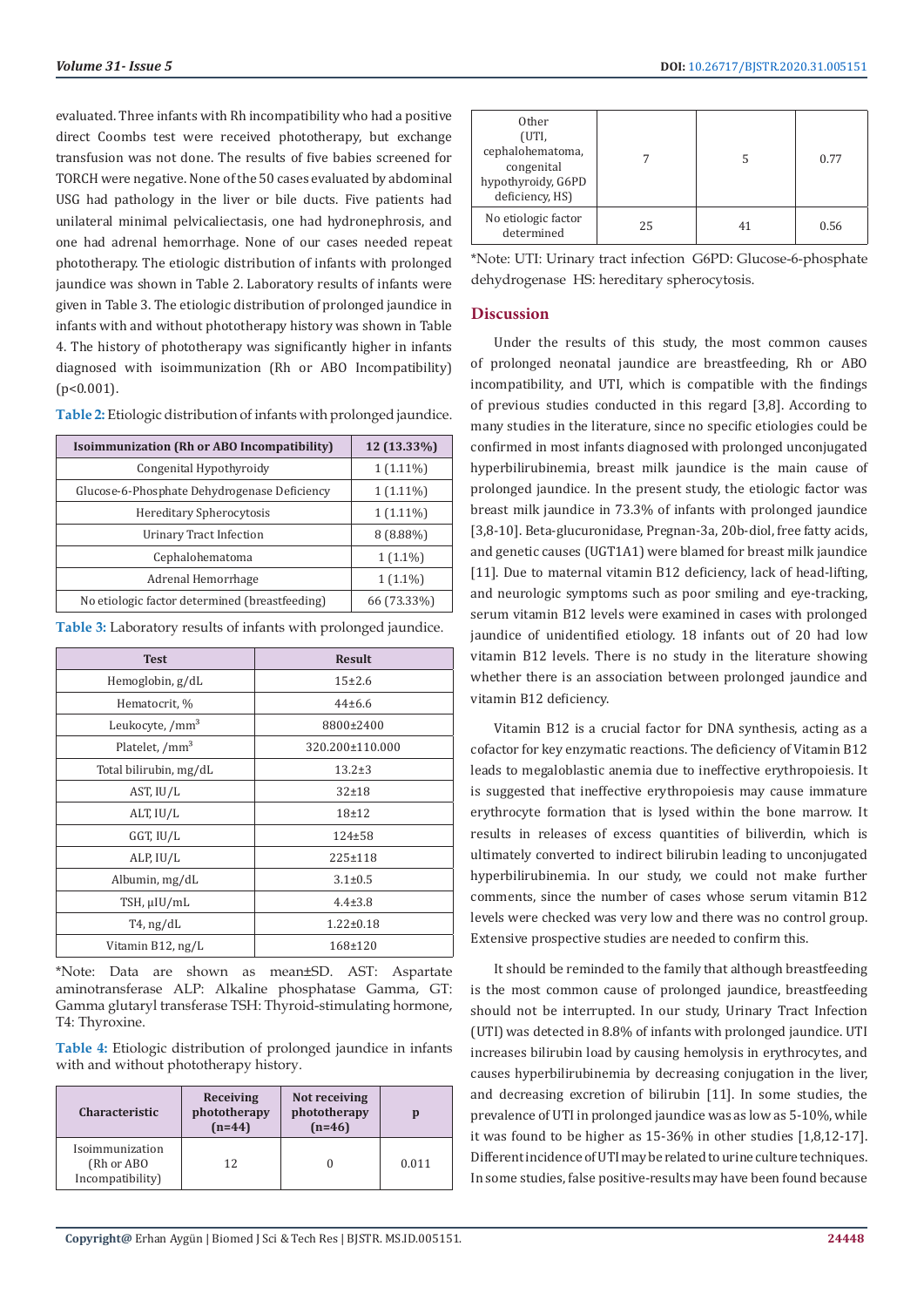the diagnosis was made only by bag urine culture. Although the prevalence of UTI was different in the literature, prolonged jaundice may be the only finding in infants with UTI. Thus, the microscopic examination and culture of urine should be requested in these infants. For asymptomatic infants with prolonged jaundice whose bag urine culture was positive, confirmation with urine culture obtained by suprapubic aspiration or bladder catheter is recommended [18]. Early diagnosis and treatment of these infants will reduce the risk of urinary tract infections and its complications in the long-term. In the literature, the prevalence of hemolysis due to blood group incompatibilities with a positive Coombs test was found to be 5-13% in the etiology of prolonged jaundice.

Likely, in our study, it was % 13.33 (n: 12) [8,19]. Persistent hemolysis in blood incompatibilities, which is a major risk factor for jaundice, can be explained as the reason for this. In our study, 48.88% (n: 44) of cases with prolonged jaundice were previously received phototherapy. The history of phototherapy was significantly higher in infants diagnosed with isoimmunization (Rh or ABO Incompatibility). The cause of prolonged jaundice can be explained by bilirubin generated by persistent hemolysis. The prevalence of G6PD enzyme deficiency was reported as 6-13% in studies conducted in Turkey [19-21]. It was 1.1% (n: 1) in our study. This can be explained by regional differences. The prevalence of congenital hypothyroidism in infants with prolonged jaundice was reported as 6-8% in the literature [8,9]. It was found to be 1.1% (n: 1) in our study. This difference can be explained by monitoring maternal thyroid diseases during pregnancy, also checking and monitoring newborns' TSH levels during newborn screening programs.

# **Conclusion**

Breast milk jaundice is the most common cause of prolonged jaundice in infants. Although there are some explanations for breast milk jaundice, the exact mechanism leading to breast milk jaundice is not clear. Other reasons that may affect the infants later in life should be investigated in a short time.

#### **Conflict of Interests**

It is not declared by the authors.

## **Ethical Approval**

Ordu University Ethics Committee on 20 August 2020 approved the study.

#### **Funding**

The authors received no financial support for the research and/ or authorship of this article.

# **Informed Consent**

Written informed consent was not obtained as the study is retrospective. But the Local Ethics Committee approved the current study (20.08.2020/ 2020-162).

#### **References**

- 1. [Çoban A, Türkmen MK, Gürsoy T \(2018\) Turkish Neonatal Society](https://www.journalagent.com/tpa/pdfs/TPA_53_SUP_1_172_179%5BA%5D.pdf) [guideline to the approach, follow-up, and treatment of neonatal jaundice.](https://www.journalagent.com/tpa/pdfs/TPA_53_SUP_1_172_179%5BA%5D.pdf) [Turk Pediatri Ars 53\(Suppl 1\): S172-S179.](https://www.journalagent.com/tpa/pdfs/TPA_53_SUP_1_172_179%5BA%5D.pdf)
- 2. [Kaplan M, Merlob P, Regev R \(2008\) Israel guidelines for the management](https://www.nature.com/articles/jp200820) [of neonatal hyperbilirubinemia and prevention of kernicterus. J](https://www.nature.com/articles/jp200820) [Perinatol 28\(6\): 389-397.](https://www.nature.com/articles/jp200820)
- 3. [Hannam S, McDonnell M, Rennie JM \(2000\) Investigation of prolonged](https://onlinelibrary.wiley.com/doi/abs/10.1111/j.1651-2227.2000.tb00367.x) [neonatal jaundice. Acta Paediatr 89\(6\): 694-697.](https://onlinelibrary.wiley.com/doi/abs/10.1111/j.1651-2227.2000.tb00367.x)
- 4. [\(2004\) Management of hyperbilirubinemia in the newborn infant 35 or](https://pediatrics.aappublications.org/content/114/1/297) [more weeks of gestation. Pediatrics 114\(1\): 297-316.](https://pediatrics.aappublications.org/content/114/1/297)
- 5. [Hussein M, Howard ER, Mieli Vergani G \(1991\) Jaundice at 14 days of](https://www.researchgate.net/publication/21202993_Jaundice_at_14_days_of_age_Exclude_biliary_atresia) [age: exclude biliary atresia. Arch Dis Child 66\(10\): 1177-1179.](https://www.researchgate.net/publication/21202993_Jaundice_at_14_days_of_age_Exclude_biliary_atresia)
- 6. [Siu SL, Chan LW, Kwong AN \(2018\) Clinical and biochemical](https://www.researchgate.net/publication/325440674_Clinical_and_biochemical_characteristics_of_infants_with_prolonged_neonatal_jaundice) [characteristics of infants with prolonged neonatal jaundice. Hong Kong](https://www.researchgate.net/publication/325440674_Clinical_and_biochemical_characteristics_of_infants_with_prolonged_neonatal_jaundice) [Med J 24\(3\): 270-276.](https://www.researchgate.net/publication/325440674_Clinical_and_biochemical_characteristics_of_infants_with_prolonged_neonatal_jaundice)
- 7. [Çetinkaya M OzH, Köksal N, Akacı O \(2008\) The Distribution of Etiology](https://go.gale.com/ps/anonymous?id=GALE%7CA195755856&sid=googleScholar&v=2.1&it=r&linkaccess=abs&issn=13049054&p=AONE&sw=w) [in Newborns with Prolonged Jaundice. The Journal of Current Pediatrics](https://go.gale.com/ps/anonymous?id=GALE%7CA195755856&sid=googleScholar&v=2.1&it=r&linkaccess=abs&issn=13049054&p=AONE&sw=w) [6: 99-103.](https://go.gale.com/ps/anonymous?id=GALE%7CA195755856&sid=googleScholar&v=2.1&it=r&linkaccess=abs&issn=13049054&p=AONE&sw=w)
- 8. Najati N, Gharebaghi MM, Mortazavi F (2010) Underlying etiologies of prolonged icterus in neonates. Pak J Biol Sci. 13(14): 711-714.
- 9. Sabzehei MK BB, Gohari Z, Bazmamoun H (2015) Etiologies of prolonged unconjugated hyperbilirubinemia in neonates admitted to neonatal wards. Iranian Journal of Neonatology IJN 6(4): 37-42.
- 10. Maisels MJ, Clune S, Coleman K (2014) The natural history of jaundice in predominantly breastfed infants. Pediatrics 134(2): e340-345.
- 11. Madan A MJ, Stevenson DK (2015) Neonatal hiperbilirubinemia: penyunting; 2015 Edisi ke-8. In Taeusch HW BR, Gleason CA(Eds.), Avery's disease of the newborn.
- 12. [Ullah S, Rahman K, Hedayati M \(2016\) Hyperbilirubinemia in Neonates:](https://www.researchgate.net/publication/303518565_Hyperbilirubinemia_in_Neonates_Types_Causes_Clinical_Examinations_Preventive_Measures_and_Treatments_A_Narrative_Review_Article) [Types, Causes, Clinical Examinations, Preventive Measures and](https://www.researchgate.net/publication/303518565_Hyperbilirubinemia_in_Neonates_Types_Causes_Clinical_Examinations_Preventive_Measures_and_Treatments_A_Narrative_Review_Article) [Treatments: A Narrative Review Article. Iran J Public Health 45\(5\): 558-](https://www.researchgate.net/publication/303518565_Hyperbilirubinemia_in_Neonates_Types_Causes_Clinical_Examinations_Preventive_Measures_and_Treatments_A_Narrative_Review_Article) [568.](https://www.researchgate.net/publication/303518565_Hyperbilirubinemia_in_Neonates_Types_Causes_Clinical_Examinations_Preventive_Measures_and_Treatments_A_Narrative_Review_Article)
- 13. Bilgen H, Ozek E, Unver T (2006) Urinary tract infection and hyperbilirubinemia. Turk J Pediatr 48(1): 51-55.
- 14. [GC M \(2006\) Fanaroff and Martin's neonatal perinatal medicine diseases](https://www.elsevier.com/books/fanaroff-and-martins-neonatal-perinatal-medicine-2-volume-set/martin/978-0-323-56711-4) of the fetus and infant Arch. In GC M (Eds.), (11<sup>th</sup> Edn.), Dis. Child. Fetal [Neonatal 91\(2\): 2157.](https://www.elsevier.com/books/fanaroff-and-martins-neonatal-perinatal-medicine-2-volume-set/martin/978-0-323-56711-4)
- 15. Kleigman RM BR JH, Stanton BF (2008) Nelson Textbook of Pediatrics. The fetus and the neonatal infant: Jaundice and hyperbilirubinemia in the newborn. In Kleigman RM BR JH, Stanton BF (Eds.), (18 Edn.), WB Saunders Company, Philadelphia.
- 16. [Ahlfors CE, Wennberg RP \(2004\) Bilirubin-albumin binding and](https://www.researchgate.net/publication/8046755_Bilirubin-albumin_binding_and_neonatal_jaundice) [neonatal jaundice. Semin Perinatol. 28\(5\): 334-339.](https://www.researchgate.net/publication/8046755_Bilirubin-albumin_binding_and_neonatal_jaundice)
- 17. [Malla T, Sathian B, Karmacharya Malla K \(2016\) Urinary Tract](https://www.researchgate.net/publication/320867817_Urinary_Tract_Infection_in_Asymptomatic_Newborns_with_Prolonged_Unconjugated_Hyperbilirubunemia_A_Hospital_based_Observational_study_from_Western_Region_of_Nepal) [Infection in Asymptomatic Newborns with Prolonged Unconjugated](https://www.researchgate.net/publication/320867817_Urinary_Tract_Infection_in_Asymptomatic_Newborns_with_Prolonged_Unconjugated_Hyperbilirubunemia_A_Hospital_based_Observational_study_from_Western_Region_of_Nepal) [Hyperbilirubunemia: A Hospital based Observational study from](https://www.researchgate.net/publication/320867817_Urinary_Tract_Infection_in_Asymptomatic_Newborns_with_Prolonged_Unconjugated_Hyperbilirubunemia_A_Hospital_based_Observational_study_from_Western_Region_of_Nepal) [Western Region of Nepal. Kathmandu Univ Med J \(KUMJ\) 14\(53\): 41-46.](https://www.researchgate.net/publication/320867817_Urinary_Tract_Infection_in_Asymptomatic_Newborns_with_Prolonged_Unconjugated_Hyperbilirubunemia_A_Hospital_based_Observational_study_from_Western_Region_of_Nepal)
- 18. Stocker R, McDonagh AF, Glazer AN (1990) Antioxidant activities of bile pigments: biliverdin and bilirubin. Methods Enzymol 186: 301-309.
- 19. [Andre M, Day AS \(2016\) Causes of prolonged jaundice in infancy: 3-year](http://europepmc.org/article/med/26914295) [experience in a tertiary paediatric centre. N Z Med J 129\(1429\): 14-21.](http://europepmc.org/article/med/26914295)
- 20. [Turan Y \(2006\) Prevalence of erythrocyte glucose-6-phosphate](https://www.researchgate.net/publication/6820241_Prevalence_of_Erythrocyte_Glucose-6-Phosphate_Dehydrogenase_G6PD_Deficiency_in_the_Population_of_Western_Turkey) [dehydrogenase \(G6PD\) deficiency in the population of western Turkey.](https://www.researchgate.net/publication/6820241_Prevalence_of_Erythrocyte_Glucose-6-Phosphate_Dehydrogenase_G6PD_Deficiency_in_the_Population_of_Western_Turkey) [Arch Med Res 37\(7\): 880-882.](https://www.researchgate.net/publication/6820241_Prevalence_of_Erythrocyte_Glucose-6-Phosphate_Dehydrogenase_G6PD_Deficiency_in_the_Population_of_Western_Turkey)
- 21. [Albayrak C, Albayrak D \(2015\) Red cell glucose 6-phosphate](https://www.researchgate.net/publication/287756756_Red_cell_glucose-6-phosphate_dehydrogenase_deficiency_in_Turkey) [dehydrogenase deficiency in the northern region of Turkey: is G6PD](https://www.researchgate.net/publication/287756756_Red_cell_glucose-6-phosphate_dehydrogenase_deficiency_in_Turkey) [deficiency exclusively a male disease? Pediatr Hematol Oncol 32\(2\): 85-](https://www.researchgate.net/publication/287756756_Red_cell_glucose-6-phosphate_dehydrogenase_deficiency_in_Turkey) [91.](https://www.researchgate.net/publication/287756756_Red_cell_glucose-6-phosphate_dehydrogenase_deficiency_in_Turkey)